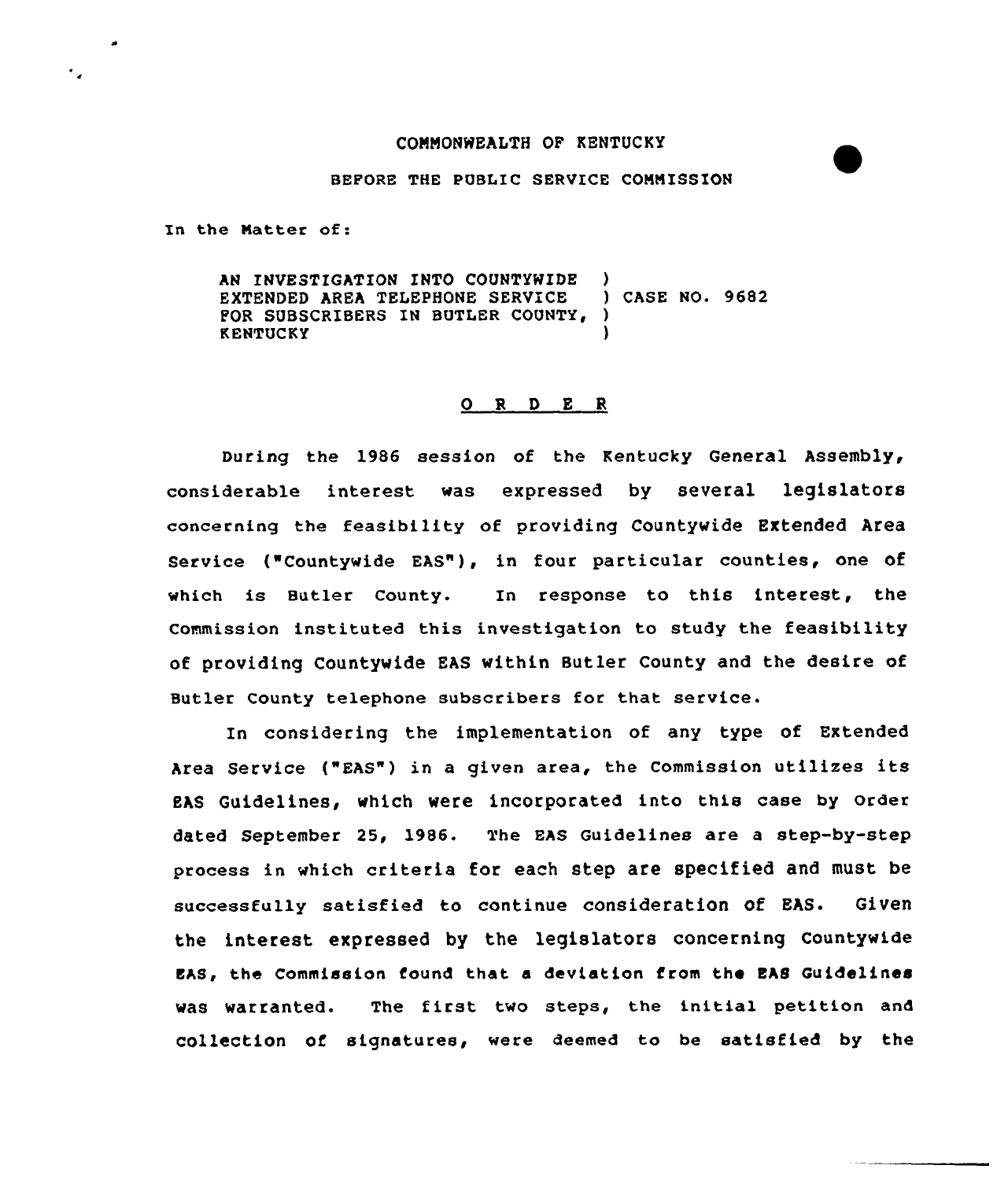interest expressed by the General Assembly. Therefore, the process proceeded directly to Step 3, the traffic studies, as well as Steps <sup>4</sup> and 5, the public hearing and cost studies.

The telephone companies involved in the instant matter were Continental Telephone Company of Kentucky ("CONTEL")< Logan Telephone cooperative, Inc. ("Logan" ), and south central Bell Telephone Company ("SCB"}. CONTEL, Logan, and SCB performed and submitted the required traffic and cost studies, including a summary of community of interest factors and the cost per subscriber in each telephone exchange in accordance with the EAS Guidelines.

On Narch 4, 1987, Representative Willard "Hoody" Allen filed a letter with the Commission requesting that the investigation of COuntywide EAS be changed to County Seat Extended Area Service ("County Seat EAS"), wherein the Commission would investigate primarily the issue of telephone subscribers having EAS with their county seat. Representative Allen requested two types of studies to be performed: "1-way county specific" and "2-way total exchange to total exchange." In this case "1-way county specific" would allow any Butler County subscriber to call Morgantown, the county seat. Appendix A, attached hereto and made a part hereof, summarizes he specific request.

By order dated April 30, 1987, the Commission directed CONTEL, Logan, and sca to conduct the traffic and cost studies necessary to address Representative Allen's request. Following

 $-2-$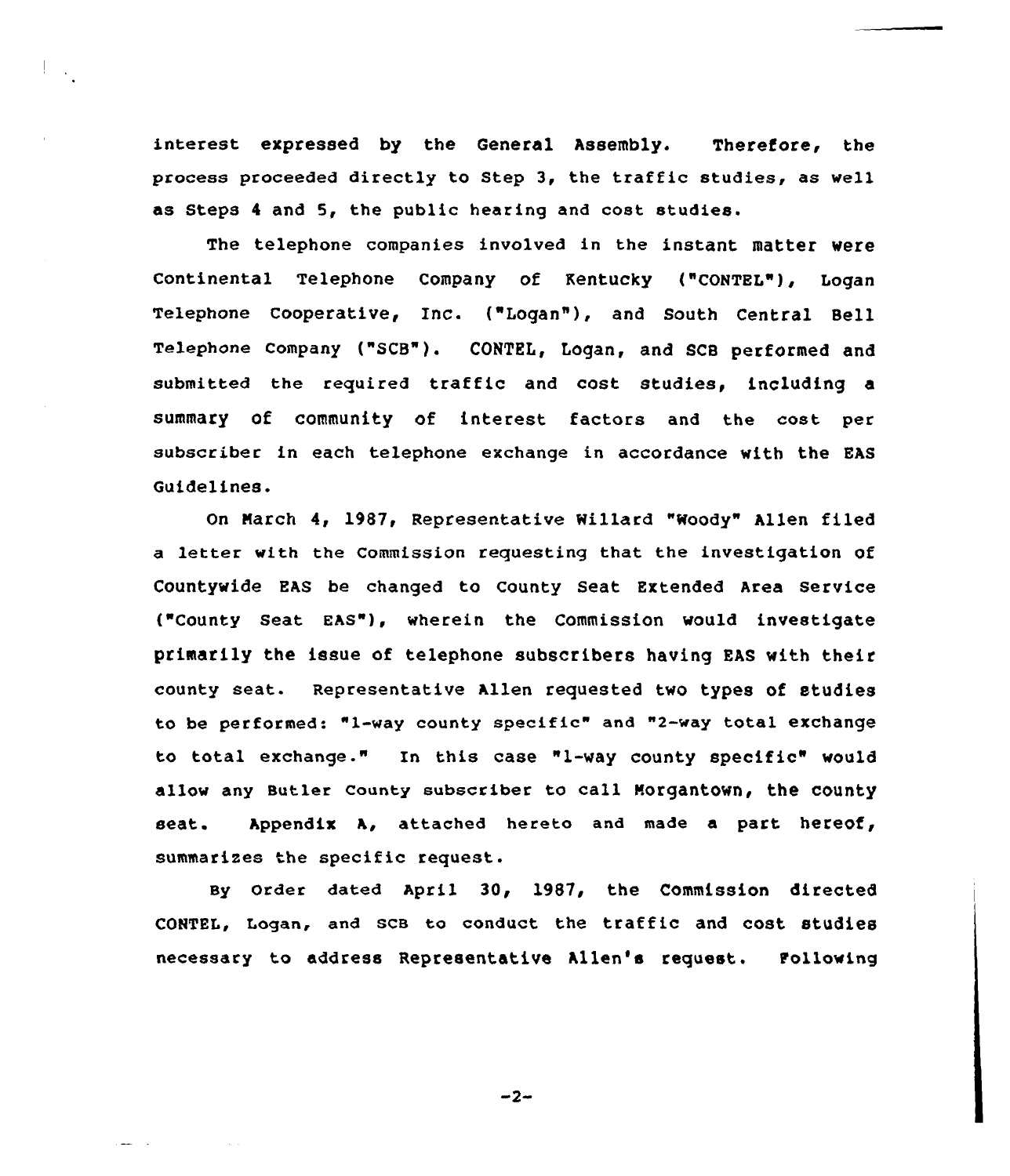submission of this information, a public hearing was conducted on August ll, 1987. All of the issues concerning County Seat EAS for Butler County were presented and examined. The issues included the geographical area involved, the plant and equipment necessary to provide the service, and the costs to provide the service.

By Order dated September 25, 1987, CONTEL, logan, and SCB were directed to mail specified survey letters containing ballot cards for polling their respective subscribers concerning the "2-way total exchange to total exchange" issue. The letters and ballots asked the subscribers if they desired toll-free telephone service between the exchanges as shown on Appendix A, and indicated the associated monthly costs per exchange for that toll-free service. The additional monthly costs per exchange are set forth in Appendix B, attached hereto and made a part hereof.

Bowling Green subscribers were surveyed utilizing statistical sampling techniques. Those subscribers polled mailed the ballot cards to the Commission, which compiled the results. The results of the survey clearly indicate that the majority of the subscribers polled rejected the proposed plan in each instance. See Appendix C, attached hereto and made a part hereof.

#### DISCUSSION

In reaching a decision in this case, or in any EAS case, the Commission must consider what is involved in providing EAS and recognize that increased costs are often involved. Basically, there are two broad categories of telephone service, those being intra-exchange and inter-exchange. Further, inter-exchange service may be broken down into either toll service or EAS.

$$
-3-
$$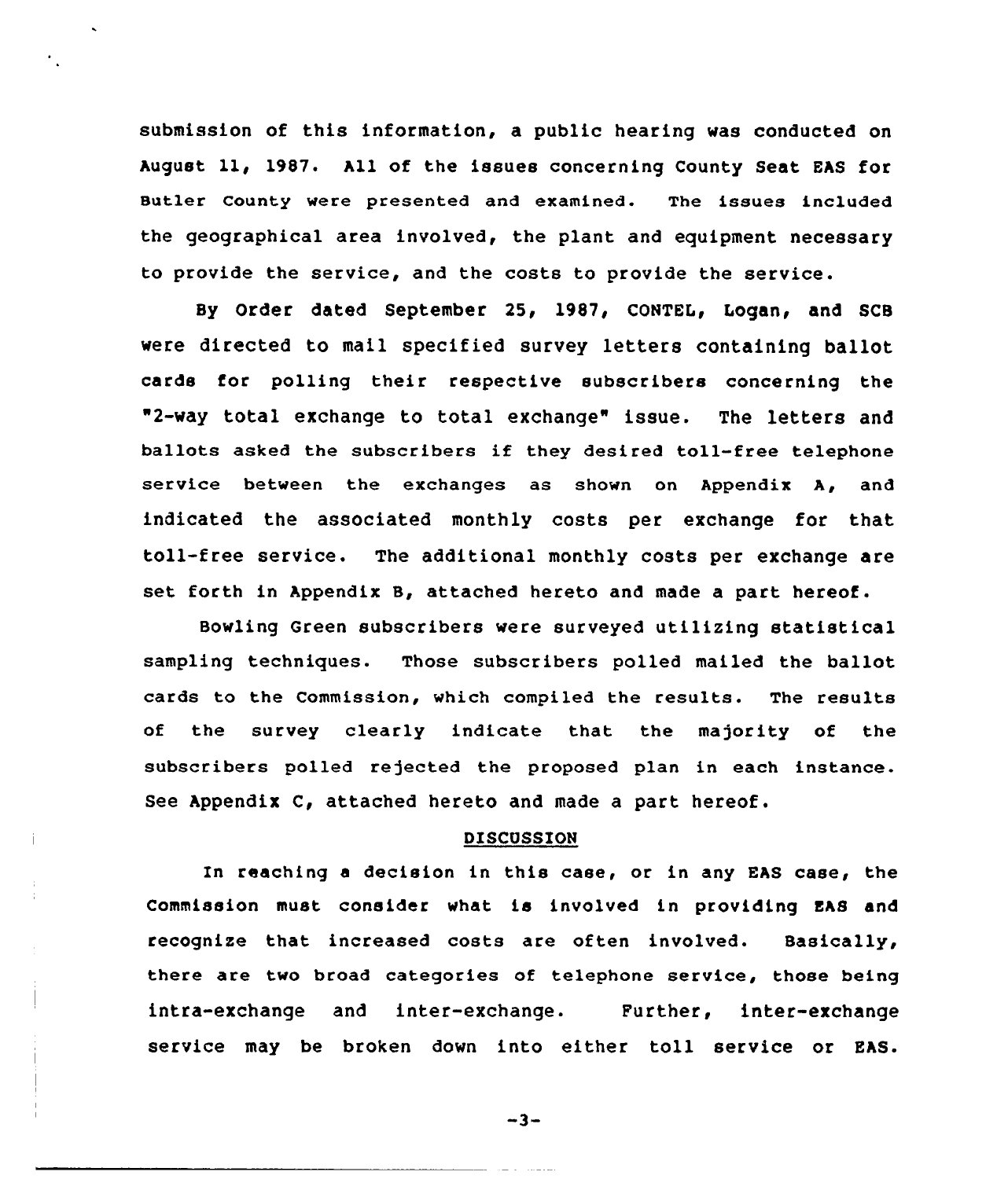Historically, toll service has been considered a fair and equitable means of providing service between exchanges, since only those who utilize that service pay the charges.

It is impossible to separate intra-exchange and toll service as distinct undertakings of a telephone utility. The two services complement each other. Their combined revenues are necessary to meet the utility's revenue requirements and to allow the basic intra-exchange rate to be maintained at a reasonable level so that all customers who desire phone service can afford it. When the concept of EAS is introduced, this balance is of necessity distorted. While EAS is often referred to as "free" calling between exchanges, this is not true. The toll revenue eliminated by the initiation of Bhs must be regained through increased revenues derived from basic exchange rates. Without the ability to recapture the lost toll revenue, the utility vill be unable to meet the revenue requirements previously approved by the Commission.

An additional factor which must be considered is that the introduction of BAS tends to increase a utility's revenue requirements due to the generation of additional telephone traffic. Sy eliminating the specific toll charge for each call in an EAs route, the subscribers tend to make more and longer calls, An increase in calling volume requires additional capital investment in plant and equipment by the utility, usually in the form of more facilities dedicated exclusively to providing the particular ZAS involved. The additional costs of these facilities

 $-4-$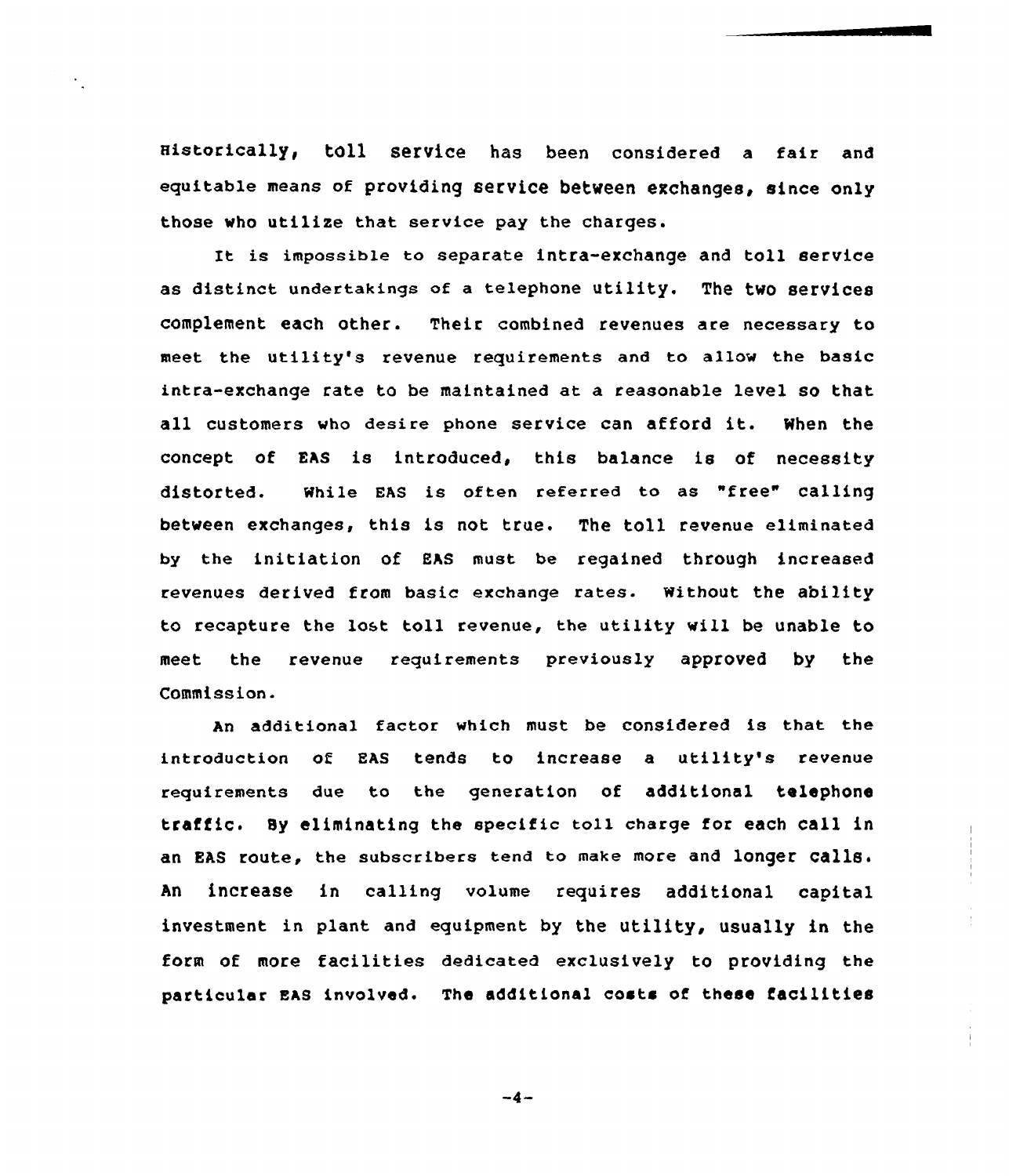must ultimately be distributed among and borne by the ratepayers or the exchanges involved.

The net result of the various factors involved in providing EAs is that EAs may not be desirable or economically feasible in every case. Since telephone rates are affected by the cost of providing the service, it may not be in the public interest to direct that RAG be provided. For these reasons, the commission has determined that the fairest and most equitable way at the present time to determine the public interest issue as it relates to EAS is to allow subscribers to make their own determination through the ballot process.

In this case, subscribers have been surveyed concerning both their desire for the proposed service and their willingness to pay the additional costs of providing that service. For each of the proposed EAS routes, the ma)ority of those subscribers voting have rejected the plans, as shown by the summary illustrated on Appendix c to this order. Furthermore, the traffic studies performed in step 3 failed to show the community of interest factors normally reguired by the EAS Guidelines. Therefore the public interest would not be served by initiating the proposed EAS routes since the majority of subscribers voting have determined that they do not want this service with the associated additional costs-

The Commission further finds that since the "2-way total exchange to total exchange" survey was not accepted by the majority of voting subscribers with the associated costs, then the "1-way county specific to Norgantown" survey would also not be

 $-5-$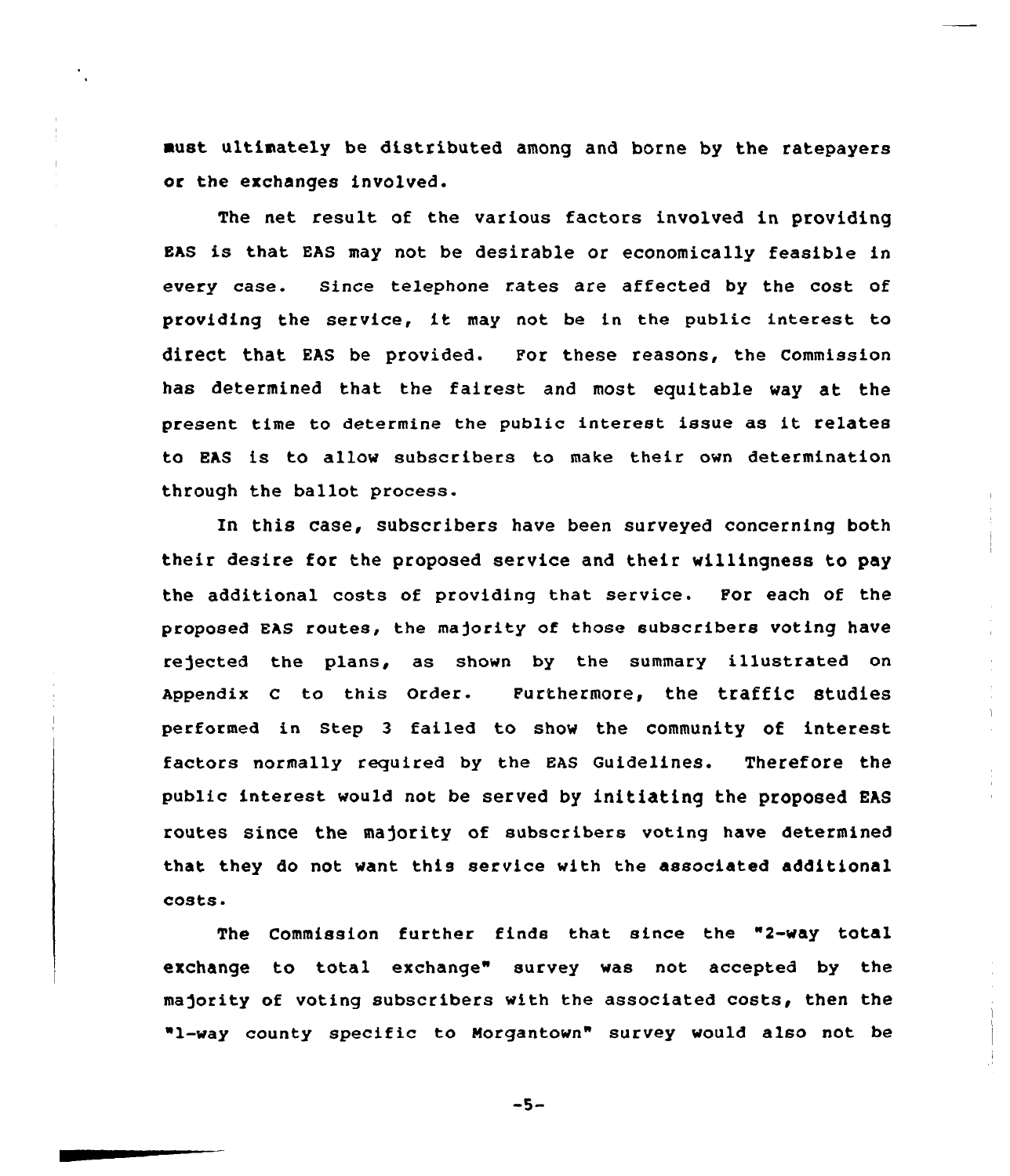accepted due to a much higher cost per subscriber, as reflected in Appendix B. As an example, CONTEL'S Caneyville to Norgantown rate additive for "2-way total exchange to total exchange" would be \$4.70 per month per residential access line. The majority of voting subscribers, having rejected this plan, would be expected to reject a "1-way county specific" plan from Caneyville to Morgantown with a rate additive of \$187.44 per month per residential access line.

Although this EAS investigation will be dismissed, the CommissiOn continues to be concerned with the provision of EAS. Citizens in many areas of Kentucky have expressed their desire for enlarged or additional toll-free calling areas. The Commission has instituted an internal "EAs Task Force" and will continue to address this problem area, with the goal being to develop service offerings which will address the concerns, while not placing an undue or unjust burden on those subscribers who will not benefit from those service offerings.

#### FINDINGS AND ORDER

The Commission, having considered all evidence of record and being advised, is of the opinion and finds that:

l. The majority of subscribers responding to the survey have rejected the proposed EAS for each of the plans available.

2. The traffiC Studies performed in this investigation do not demonstrate the community of interest factors normally required by the EAS Guidelines to continue consideration of an EAS route.

$$
-6-
$$

and special control.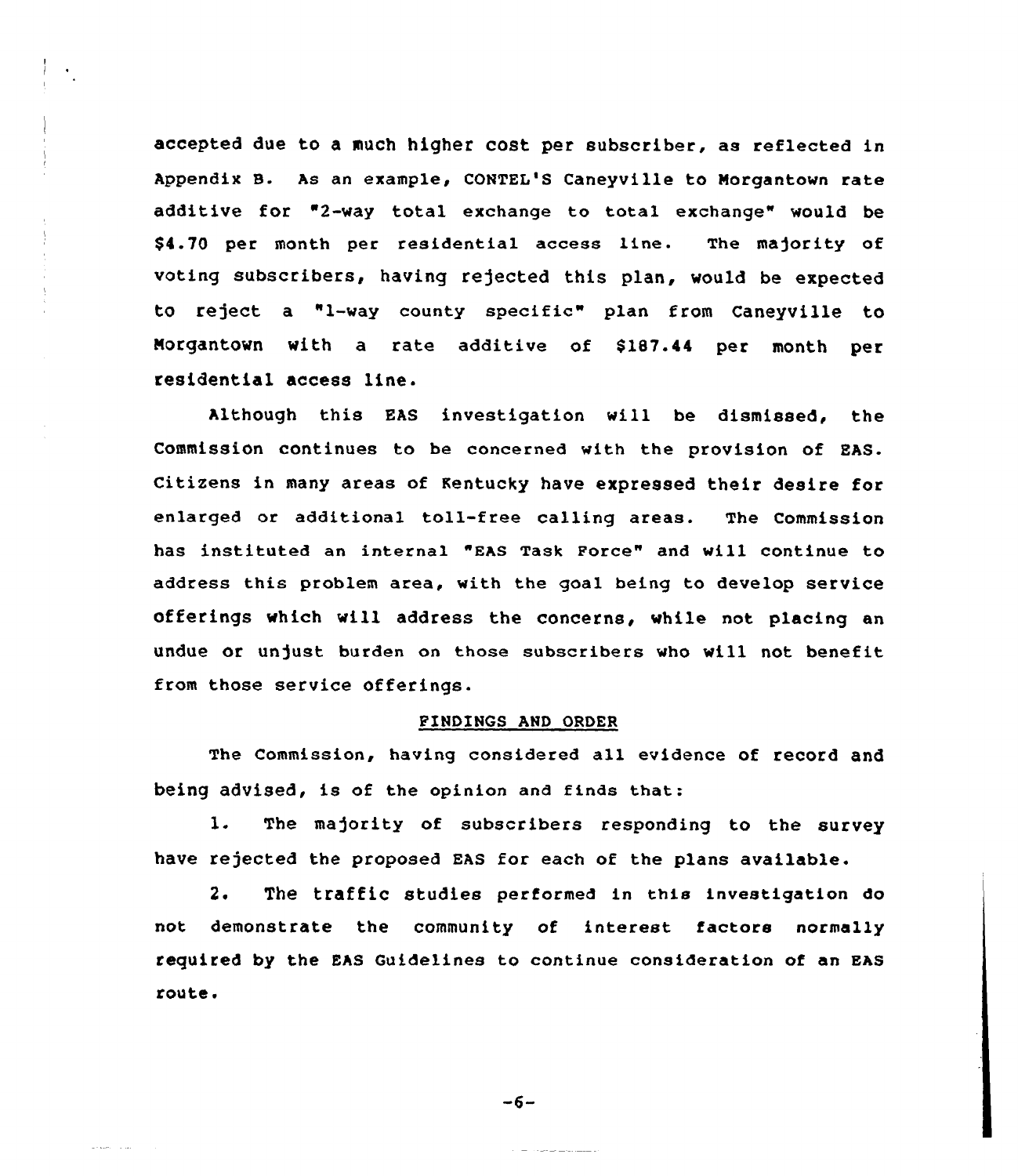3. The public interest would not be served by instituting EAS routes when the subscriber surveys have re)ected EAS, and the traffic surveys do not demonstrate the requisite community of interest factors.

4. This investigation should be closed.

IT IS THEREFORE ORDERED that this case be and it hereby is dismissed,

Done at Frankfort, Kentucky, this 18th day of May, 1988.

PUBLIC SERVICE COMMISSION

Culorl D. Herman of

Williams mmissione

hTTESTa

Executive Director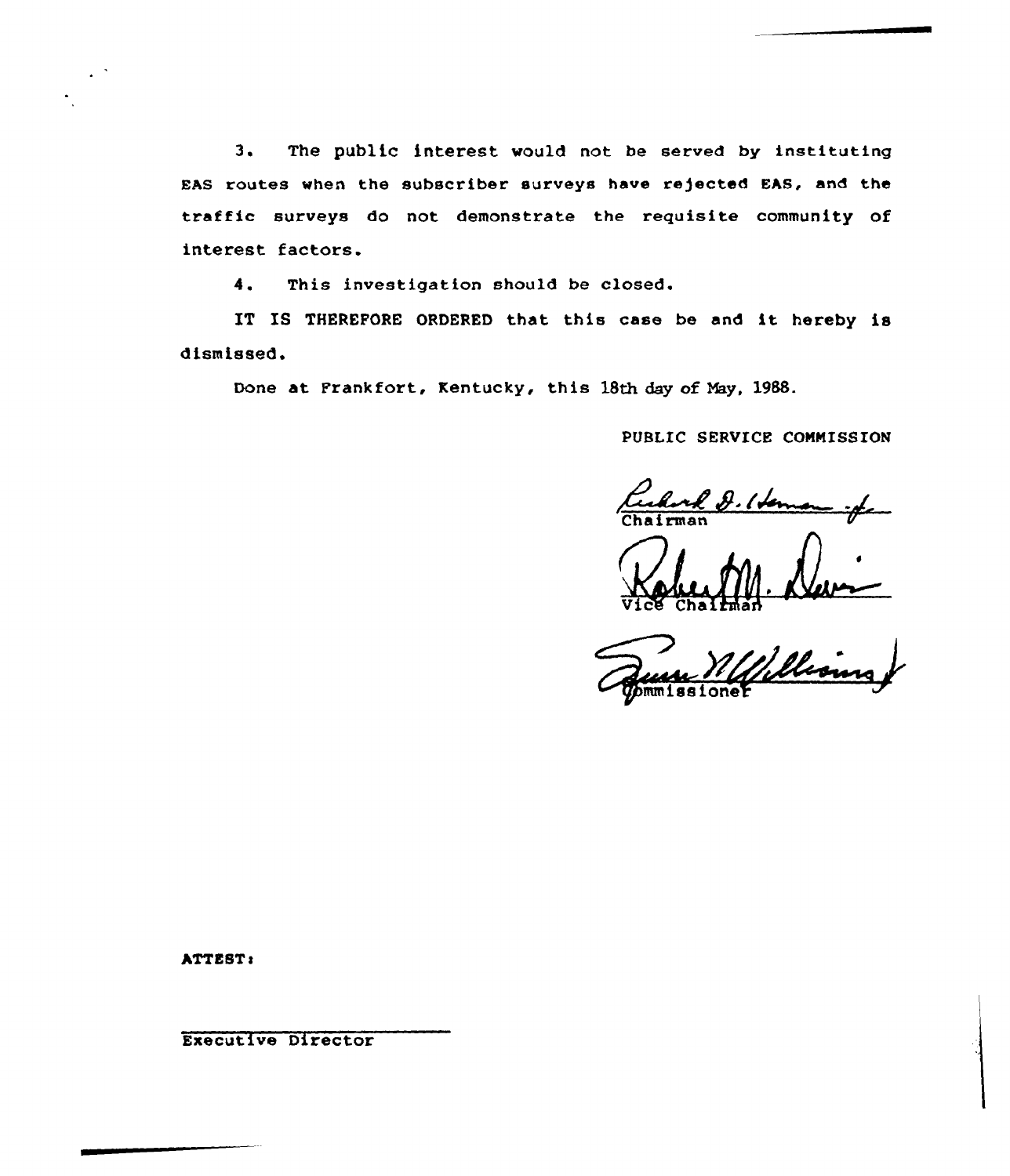#### APPENDIX A

APPENDIX TO AN ORDER OF THE PUBLIC SERVICE COMMISSION IN CASE NO. 9682, DATED 5/18/88

#### BUTLER COUNTY

#### 1-way county specific to Moraantown

(for those subscribers residing in Butler County)

Bowling Green Butler County customers to Morgantown Beaver Dam Butler County customers to Morgantown Lewisburg Butler County customers to Morgantown Logansport Butler County customers to Morgantown Rochester Butler County customers to Morgantown Bee Spring Butler County customers to Morgantown Caneyville Butler County customers to Morgantown

#### 2-wav total exchange to total exchange

Bowling Green total exchange to Morgantown total exchange Beaver Dam total exchange to Morgantown total exchange Lewisburg total exchange to Morgantown total exchange Logansport total exchange to Morgantown total exchange Rochester total exchange to Morgantown total exchange Bee Spring total exchange to Morgantown total exchange Caneyville total exchange to Morgantown total exchange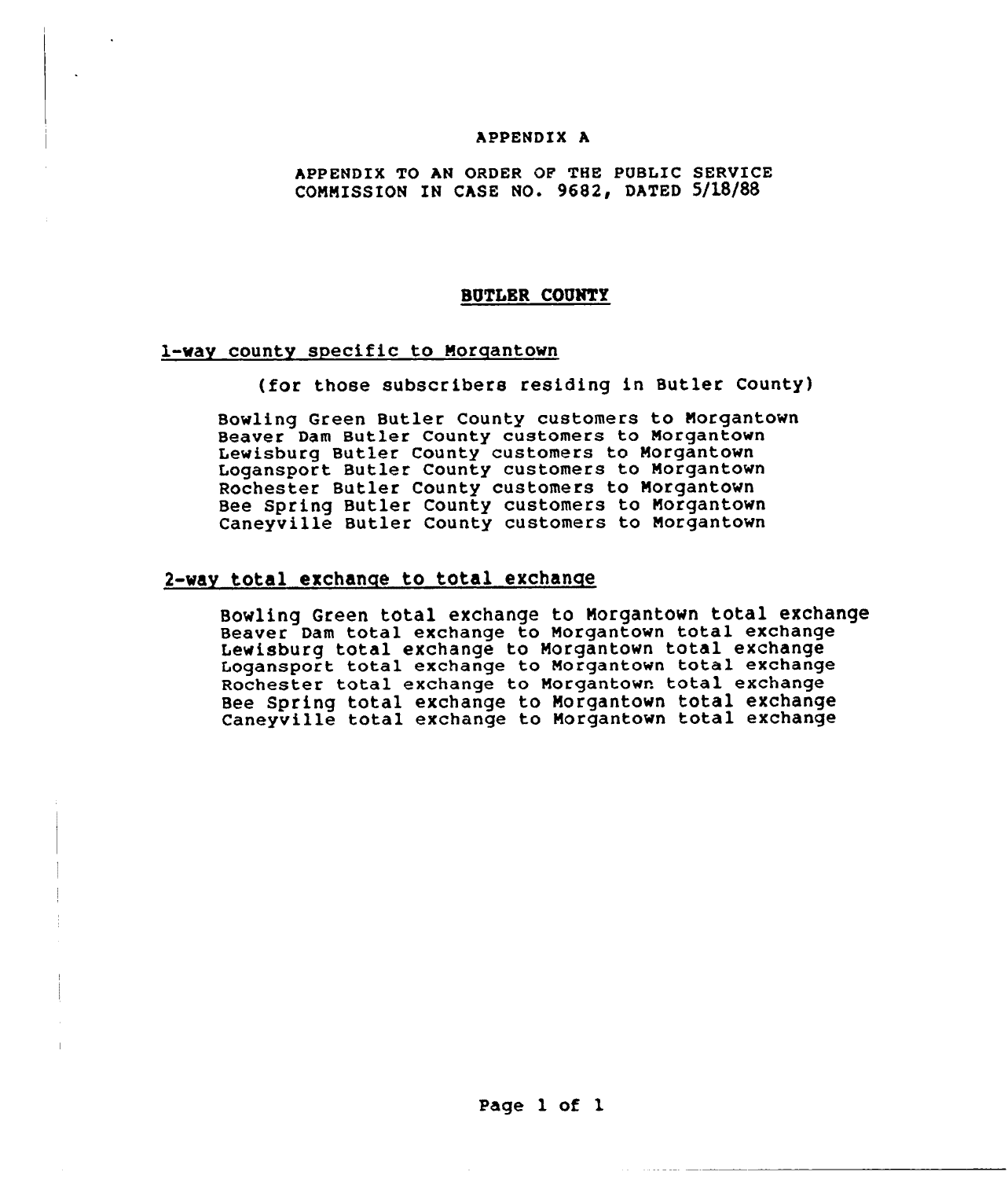#### APPENDIX B

### APPENDIX TO AN ORDER OF THE PUBLIC SERVICE COMMISSION IN CASE NO. 9682 DATED 5/18/88

# BUTLER COUNTY COST STUDY SUMMARY

#### 1-way county specific to Morqantown (for those subscribers residing in Butler County)

| -------     |            | Rate Group | <b>EAS</b> | Total    |
|-------------|------------|------------|------------|----------|
| Exchange    | Service    | Increase   | Additive   | Increase |
| Bee Springs | <b>BOP</b> | Ş<br>1.75  | \$132.27   | \$134.02 |
|             | <b>ROP</b> | .78        | 132.27     | 133.05   |
|             | <b>RFP</b> | .52        | 132.27     | 132.79   |
| Caneyville  | <b>ROP</b> | .78        | 186.66     | 187.44   |
|             | <b>RPP</b> | .39        | 186.66     | 187.05   |

2-way total exchange to total exchange

CONTECT

| Exchange    | Service    | Rate Group<br>Increase | <b>EAS</b><br>Additive | Total<br><b>Increase</b> |
|-------------|------------|------------------------|------------------------|--------------------------|
| Bee Springs | <b>BOP</b> | Ş<br>1.75              | 4.18<br>\$             | \$<br>5.93               |
|             | ROP        | .78                    | 4.18                   | 4.96                     |
|             | <b>RFP</b> | .52                    | 4.18                   | 4.70                     |
| Caneyville  | <b>BOP</b> | .76                    | 3.92                   | 4.68                     |
|             | <b>ROP</b> | .78                    | 3.92                   | 4.70                     |
|             | <b>RFP</b> | .39                    | 3.92                   | 4.31                     |

<sup>~</sup> SOP - Business One Party BOP - Business One Party<br>ROP - Resident One Party RFP —Resident Four Party

\*\* Other types of service rate group changes are shown in CONTEL'S filing of traffic and cost studies.

 $\sim 10$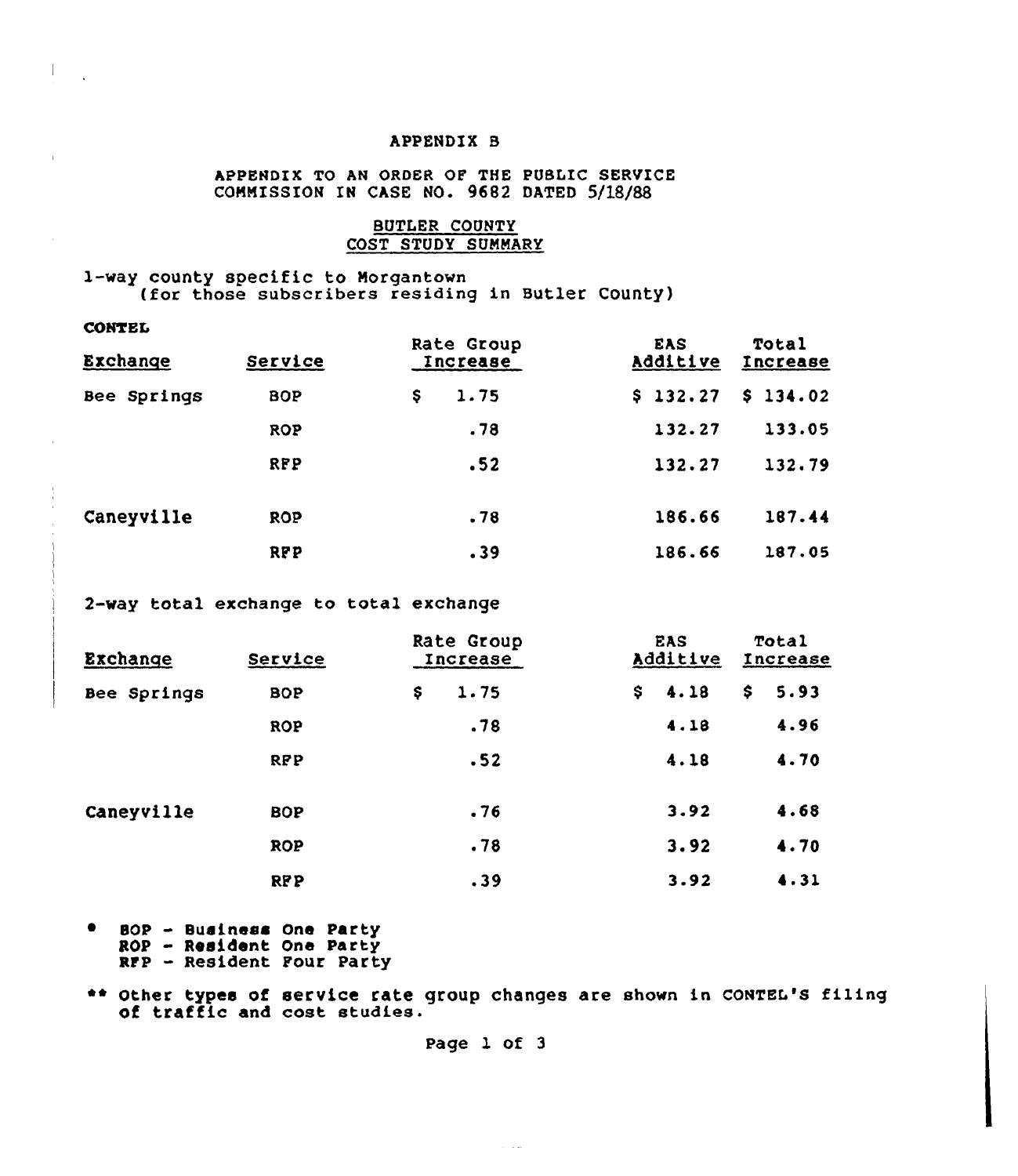#### SUTLER COUNTY COST STUDY SUNNARY

#### **LOGAN**

1-way county specific to Norgantown {for those subscribers residing in Sutler County)

|                 | Monthly    |
|-----------------|------------|
| <b>Exchange</b> | Additional |

Lewisburg  $$2.25$ 

2-way total exchange to total exchange

| <b>Exchange</b> | Monthly<br>Additional |  |  |
|-----------------|-----------------------|--|--|
| Lewisburg       | 3.57                  |  |  |

<sup>~</sup> Logansport and Rochester exchanges currently have EAS with Norgantown. Logansport and Rochester exchanges currently have the with Horganicum<br>However, Logansport and Rochester, as well as Lewisburg, will be affected by these proposed increases due to Logan's ten-year planning in the way of upgraded service.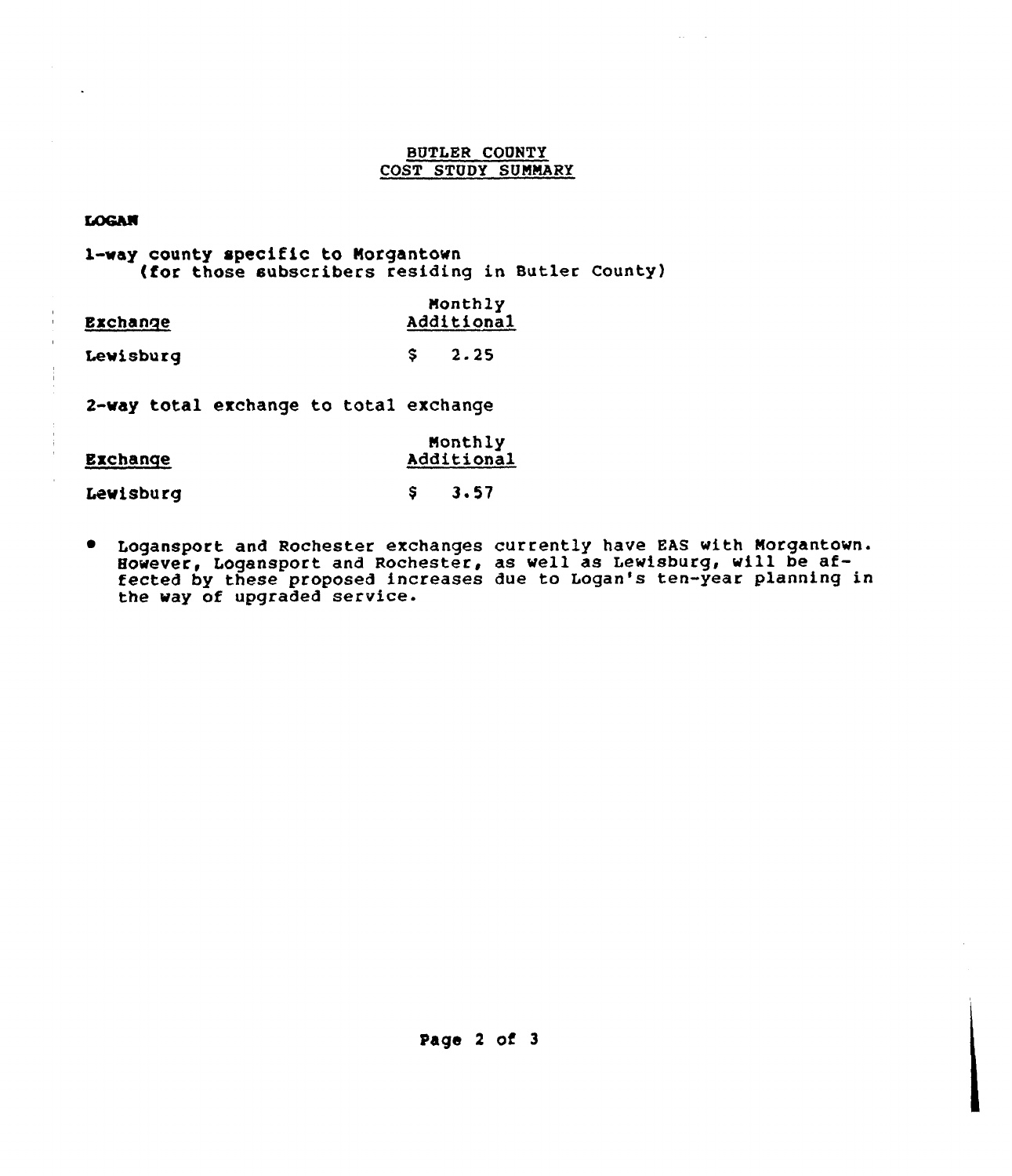#### BUTLER COUNTY

#### COST STUDY SUNNARY

#### South Central Sell

 $\mathbf{k}$  ,  $\mathbf{r}$  ,  $\mathbf{r}$ 

|                      |             | Monthly Additional        |        |  |
|----------------------|-------------|---------------------------|--------|--|
| Originating          | Terminating | $(1)$ Plan 1 $(2)$ Plan 2 |        |  |
| Beaver Dam           | Morgantown  | \$29.45                   | \$1.53 |  |
| <b>Bowling Green</b> | Morgantown  | 27.62                     | . 44   |  |

- (1) Plan <sup>1</sup> is "1-way county specific" to Norgantown service
- (2) Plan <sup>2</sup> is "2-way total exchange to total exchange" service
- (3) The dollar amounts represent only South Central Bell customers' rate additives for those customers residing in Butler County. Details of other costs will be negotiated between Bell, Logan, and CONTEL.
- (4) Pox Plan 2, the following regrouping increase (Rate Group 1 to Rate Group 3) will affect the Norgantown Exchange customers having 2-way service with Bowling Green:

| <u>*Service</u> | Monthly<br>Additional |      |  |
|-----------------|-----------------------|------|--|
| <b>1FR</b>      | s                     | 1.71 |  |
| 2 F R           |                       | 1.29 |  |
| 1FB             |                       | 5.94 |  |
| 2PB             |                       | 4.45 |  |

<sup>~</sup> Service: 1FR — Single party resident 2FR — Two party resident 1PB — Single party business 2PB — Two party business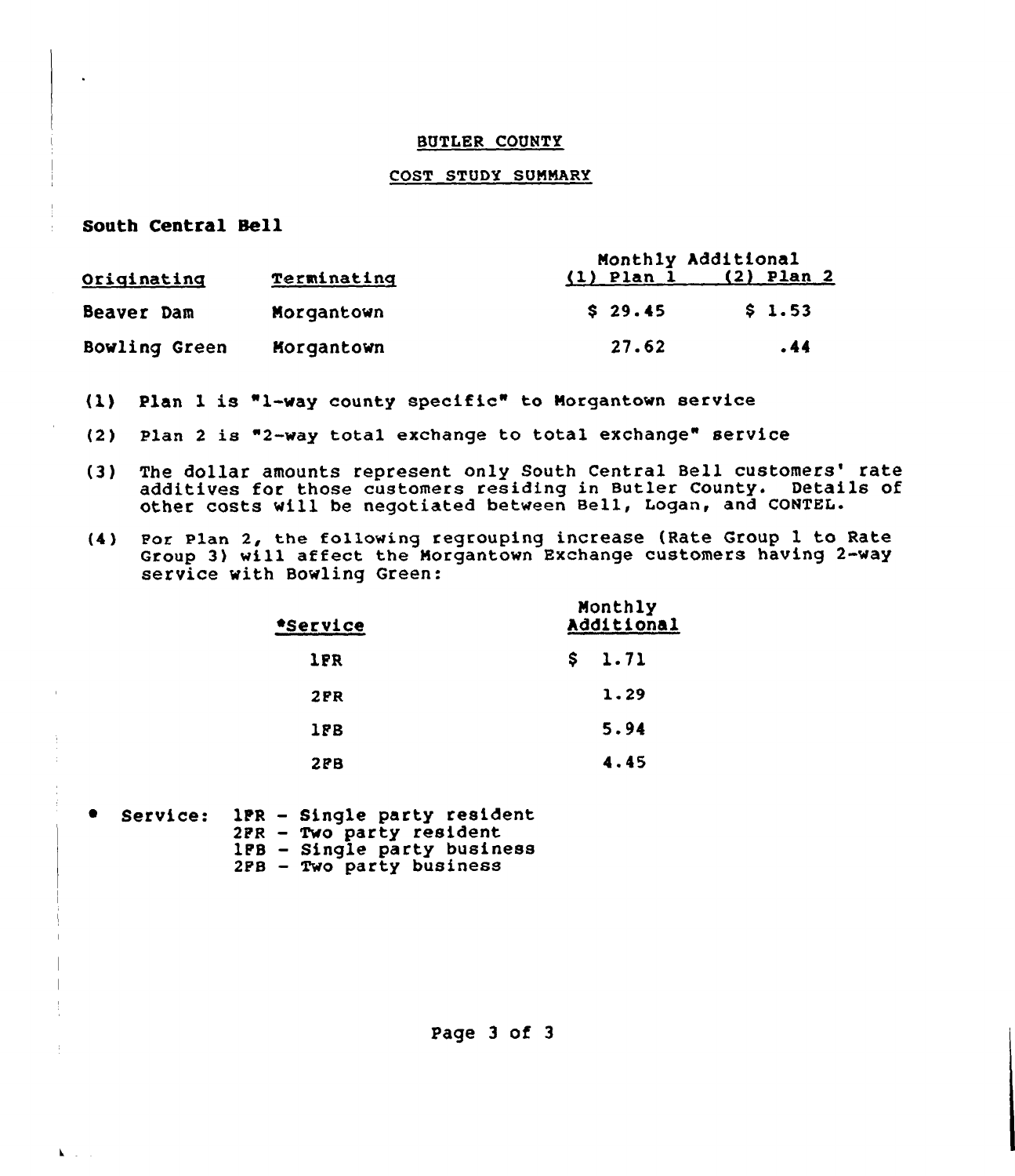## APPENDIX C

# APPENDIX TO AN ORDER OP THE PUBLIC SERVICE COMMISSION IN CASE NO. 9682, DATED 5/18/88

## <u>RESULTS</u> Butler County EAS

|                    | "2-way total exchange to total exchange |                   |  |
|--------------------|-----------------------------------------|-------------------|--|
| <b>CONTEL</b>      |                                         |                   |  |
| Bee Springs        | Surveyed $-1,600$<br>Responded -        | 1,229             |  |
|                    | Yes<br>No                               | 55<br>1,170       |  |
| Caneyville         | Surveyed<br>Responded $\overline{ }$    | 1,803<br>1,331    |  |
|                    | Yes<br>No.                              | 66<br>1,248       |  |
| <b>LOGAN</b>       |                                         |                   |  |
| Lewisport          | Surveyed $-1,159$<br>Responded -        | 863               |  |
|                    | Yes<br>No.                              | 37<br>820         |  |
| Logansport         | Surveyed<br>Responded -                 | 117<br>69         |  |
|                    | Yes<br>No.                              | 8<br>61           |  |
| Rochester          | Surveyed<br>Responded -                 | 379<br>251        |  |
|                    | Yes<br>No.                              | 8<br>241          |  |
| SOUTH CENTRAL BELL |                                         |                   |  |
| Beaver Dam         | Surveyed<br>Responded                   | 3,214<br>$-1,964$ |  |
|                    | үев<br>No.                              | 358<br>1,575      |  |
|                    | Page 1 of 2                             |                   |  |